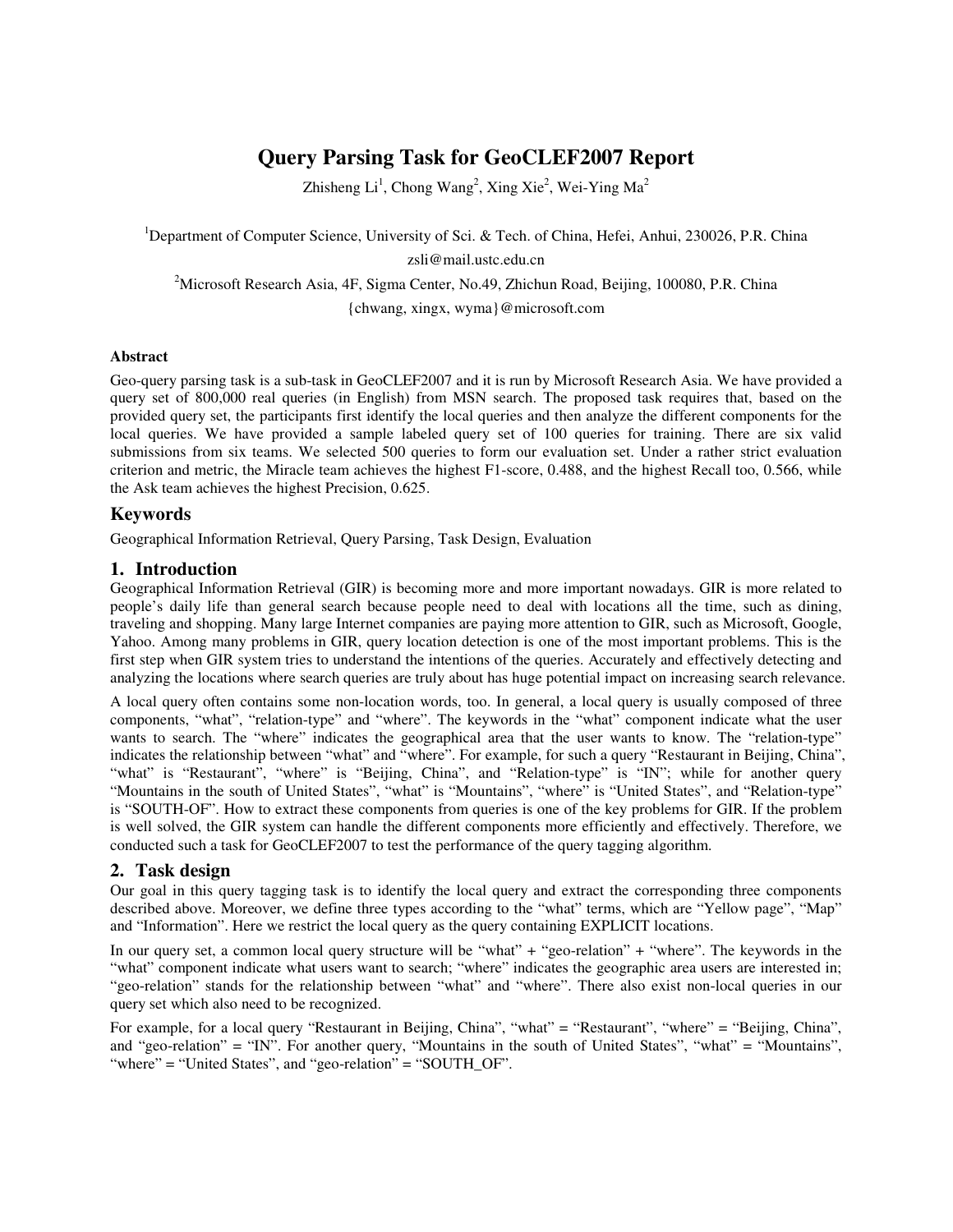## **2.1 Tasks Description**

- 1) Detect whether the query is a local query or not. A query is defined to be "local" if a query contains at least a "where" component. For example, "pizza in Seattle, WA" is a local query, while "Microsoft software" is a non-local query. For non-local queries, further processing is not needed.
- 2) If the query is local, extract the "where" component and output the corresponding latitude/longitude. For example, in the query "pizza in Seattle, WA", "Seattle, WA" will be extracted and lat/long value (47.59, - 122.33) will be output. Sometimes terms in the "where" component are ambiguous. In this case, the participant should output the lat/long value with the highest confidence. A few queries contain multiple locations, for example, "bus lines from US to Canada". We try our best to avoid this kind of queries appearing in our query set.
- 3) Extract the "geo-relation" component from the local query and transform it into a pre-defined relation type. A suggested relation type list is shown in Table 1. If the relation type you find is not defined in Table 1, you should categorize it into "UNDEFINED".

| Example query               | Geo-relation    |
|-----------------------------|-----------------|
| Beijing                     | <b>NONE</b>     |
| in Beijing                  | IN              |
| on the Long Island          | ON              |
| of Beijing                  | OF              |
| near Beijing                | <b>NEAR</b>     |
| next to Beijing             |                 |
| in or around Beijing        | IN NEAR         |
| in and around Beijing       |                 |
| along the Rhine             | <b>ALONG</b>    |
| at Beijing                  | AT              |
| from Beijing                | <b>FROM</b>     |
| to Beijing                  | T <sub>O</sub>  |
| within d miles of Beijing   | <b>DISTANCE</b> |
| north of Beijing            | NORTH_OF        |
| in the north of Beijing     |                 |
| south of Beijing            | SOUTH_OF        |
| in the south of Beijing     |                 |
| east of Beijing             | EAST_OF         |
| in the east of Beijing      |                 |
| west of Beijing             | WEST_OF         |
| in the west of Beijing      |                 |
| northeast of Beijing        | NORTH_EAST_OF   |
| in the northeast of Beijing |                 |
| northwest of Beijing        | NORTH_WEST_OF   |
| in the northwest of Beijing |                 |
| southeast of Beijing        | SOUTH_EAST_OF   |
| in the southeast of Beijing |                 |
| southwest of Beijing        | SOUTH_WEST_OF   |

|  |  | Table 1. Relation-Type |
|--|--|------------------------|
|--|--|------------------------|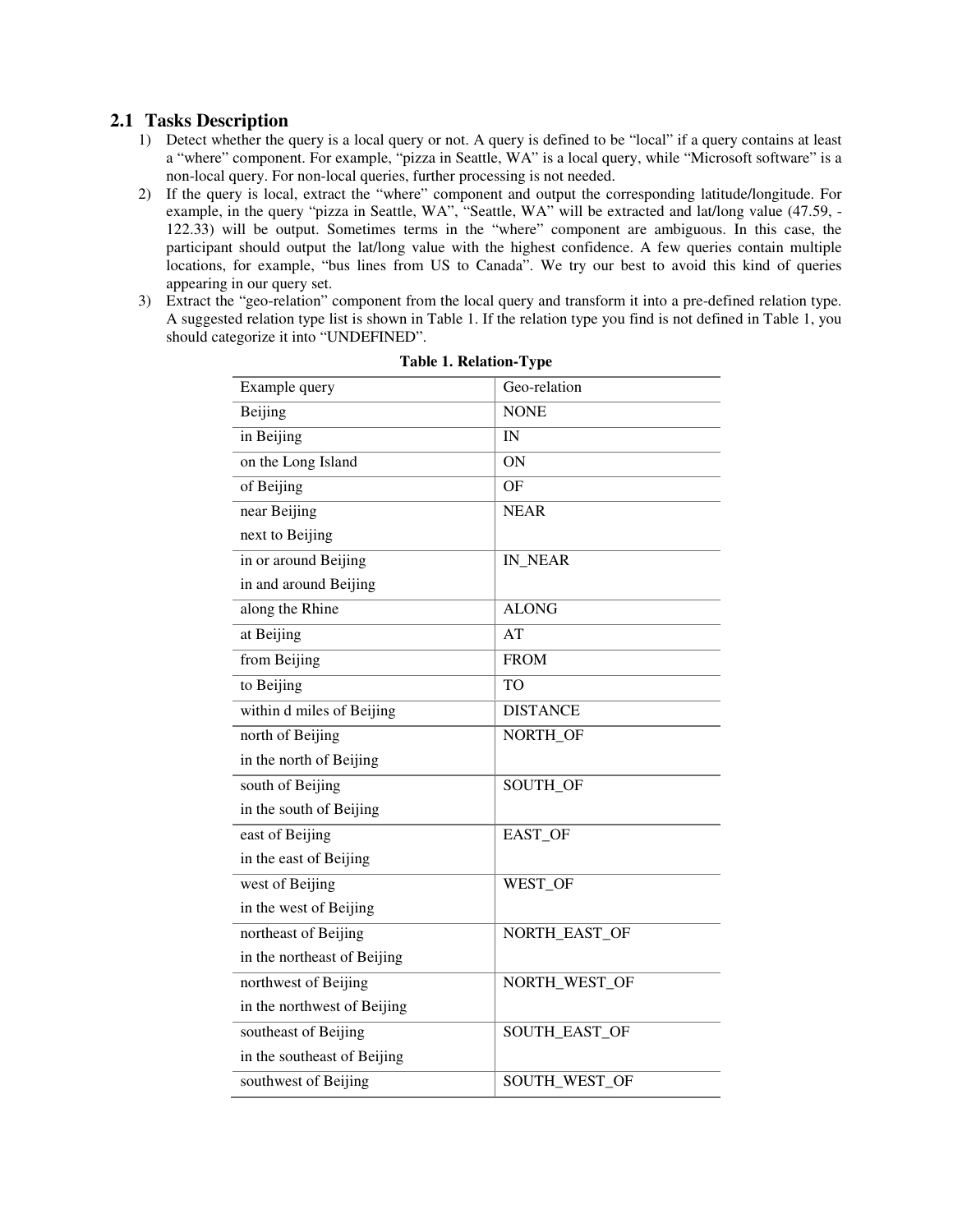| in the southwest of Beijing |                      |
|-----------------------------|----------------------|
| north to Beijing            | NORTH TO             |
| south to Beijing            | <b>SOUTH TO</b>      |
| east to Beijing             | <b>EAST TO</b>       |
| west to Beijing             | WEST TO              |
| northeast to Beijing        | NORTH EAST TO        |
| northwest to Beijing        | NORTH WEST TO        |
| southeast to Beijing        | <b>SOUTH EAST TO</b> |

- 4) Extract the "what" component from the local query and categorize it into one of three predefined types, which are listed below:
	- a. **Map type**, users are looking for natural points of interests, like river, beach, mountain, monuments, etc.
	- b. **Yellow page type**, users are looking for businesses or organizations, like hotels, restaurants, hospitals, etc.
	- c. **Information type**, users are looking for text information, like news, articles, blogs, etc.

#### **2.2 Data Set**

We provided a query data set of 800,000 queries. The queries were selected from MSN search logs collected over fifteen days in Aug. 2006. The queries can be classified as four types according to whether they contain locations or geo-relations or not. Table 2 shows the number of four type queries in the data set. Here "relation" means the types listed in Table 1.

| Table 2. Composition of the Data Set |                    |                   |  |
|--------------------------------------|--------------------|-------------------|--|
|                                      | Has location terms | No location terms |  |
| Has geo-relation terms               | 50,000             | 20,000            |  |
| No geo-relation terms                | 350,000            | 380,000           |  |

**Table 2. Composition of the Data Set** 

And we provided a sample labeled query set of 100 queries for participants. The format is described in the following section.

#### **2.3 Format**

*2.3.1 Data Set Format* 

The query set is provided in XML format. Each query has two attributes: <QUERYNO> and <QUERY>. Examples: <QUERYNO>1</QUERYNO>

<QUERY>Restaurant in Beijing, China</QUERY>

<QUERYNO>2</QUERYNO>

<QUERY>Real estate in Florida</QUERY>

<QUERYNO>3</QUERYNO>

<QUERY>Mountains in the south of United States</QUERY>

*2.3.2 Training Set and Result* 

The sample labeled set and the results are in the following format. There are 4 more attributes: <LOCAL>, <WHAT>, <WHAT-TYPE>, <GEO-RELATION> and <WHERE>.

<QUERYNO>1</QUERYNO>

<QUERY>Restaurant in Beijing, China</QUERY>

<LOCAL>YES</LOCAL>

<WHAT>Restaurant</WHAT>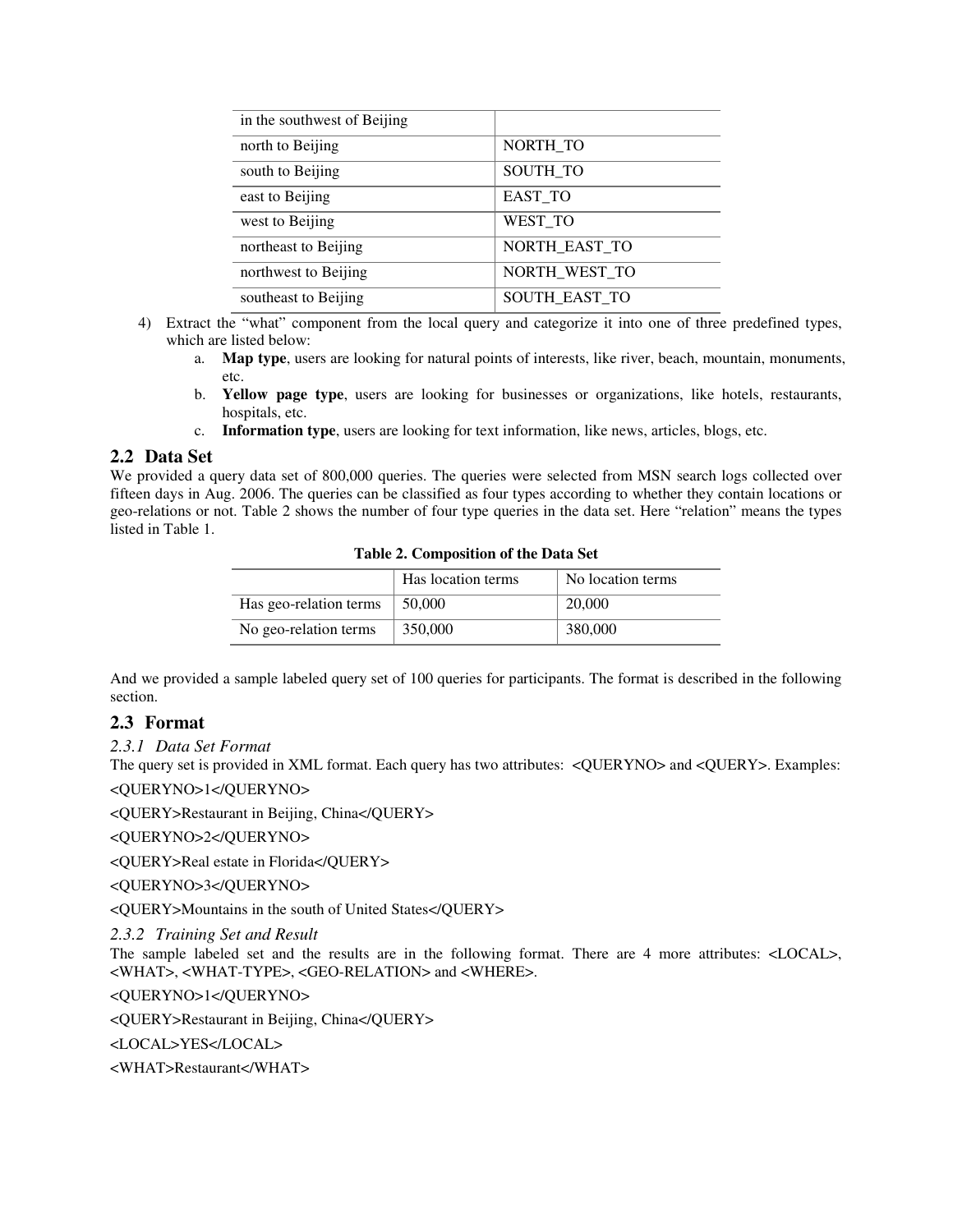<WHAT-TYPE>Yellow page</WHAT-TYPE>

<GEO-RELATION>IN</ GEO-RELATION>

<WHERE>Beijing, China</WHERE>

<LAT-LONG>40.24, 116.42</LAT-LONG>

<QUERYNO>2</QUERYNO>

<QUERY> Lottery in Florida</QUERY>

<LOCAL>YES</LOCAL>

<WHAT>Lottery</WHAT>

<WHAT-TYPE>Information</WHAT-TYPE>

<GEO-RELATION>IN</ GEO-RELATION>

<WHERE>Florida, United States</WHERE>

<LAT-LONG>28.38, -81.75</LAT-LONG>

If a submission from a team does not contain all queries or all the fields, those absent queries or fields will be treated as errors.

## **3. Evaluation**

The contest is open to any party planning to attend GeoCLEF 2007. A person can participate in only one group. Multiple submissions are allowed before the deadline, but we only evaluated the last submissions.

The participants take the responsibility of obtaining any permission to use any algorithms/tools/data that are intellectual property of third party.

## **3.1 Evaluation Set**

To evaluate the performance of the submission, we choose a set of queries from the query set to form an evaluation set. However, if all the queries are chosen randomly, there will be several problems as follows. 1) There are some typos in the queries, e.g. "beuty"; 2) The query is ambiguous and difficult to understand. For example, "Cambridge", "daa files"; 3) Many geo-relations don't appear very often, e.g. "NORTH\_EAST\_TO", "NORTH\_OF", so it is difficult to include this kind of cases in the evaluation set if the queries are chosen randomly. So we choose the following steps to construct the final evaluation set to cover as many different types as possible.

- 1) Choose 800 queries randomly from the query set.
- 2) Remove the typos and the ambiguous queries from the 800 ones manually.
- 3) Select the queries with special geo-relations from the remainder queries in the query set manually and add them to the evaluation set.
- 4) Select 500 queries for the final evaluation set.

## **3.2 Distribution**

Figure 1 shows the distribution of the evaluation set. The three types of queries, including map, information and yellow page, consist of the local queries which occupy 61.4%.



**Figure 1. Distribution of the evaluation set**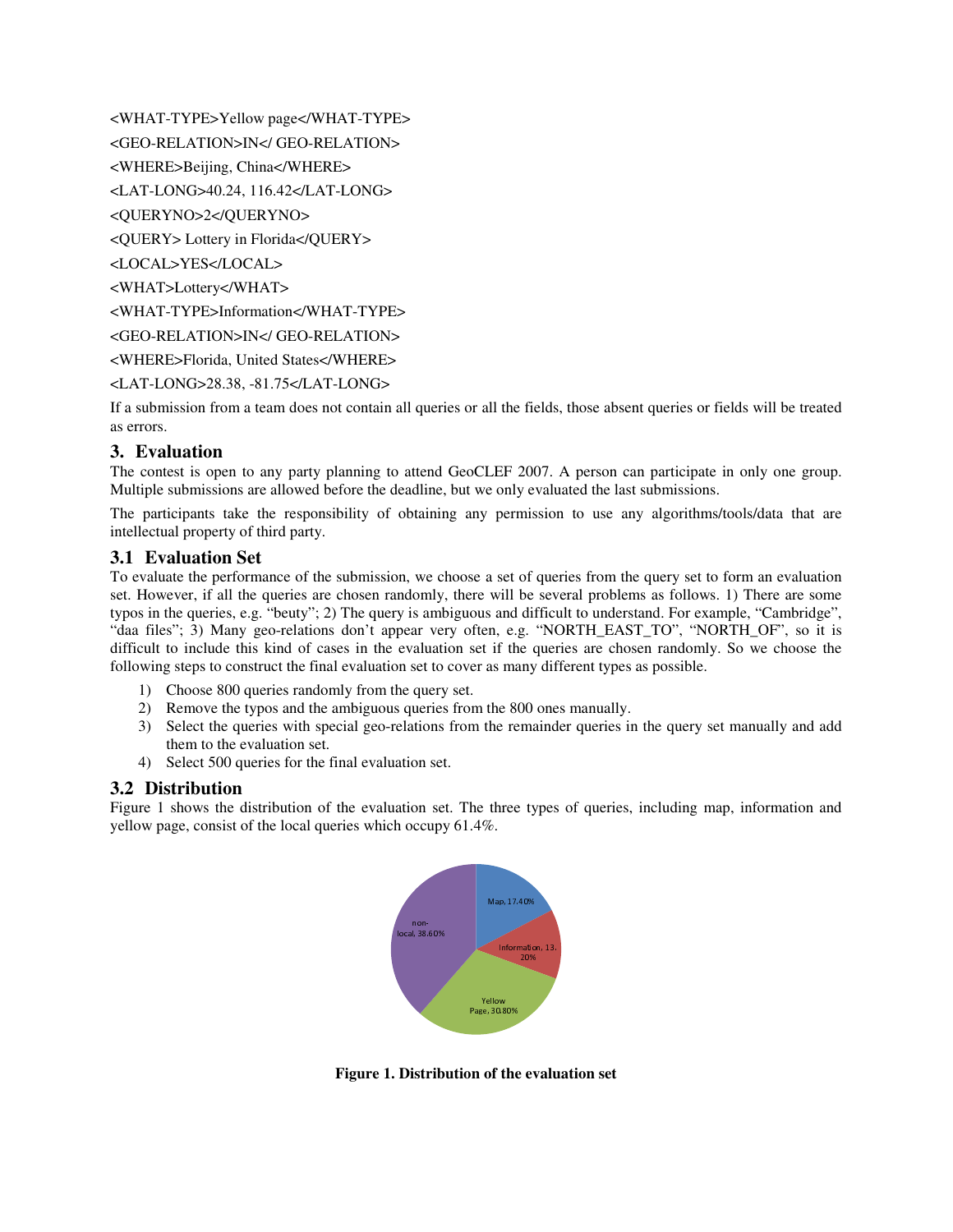# **3.3 Labeling approach**

## *3.3.1 Labeling tool*

To accelerate the labeling efficiency, we design a labeling tool. With its help we can easily identify each part of the query. Figure 2 shows the interface of the tool.

| QueryTaggingTool |                                           |                    | $ \Box$ $\times$ |
|------------------|-------------------------------------------|--------------------|------------------|
| Query_No         | 3687                                      | select query input |                  |
| Query            | 3d baby ultrasound imaging in west covina |                    |                  |
| Local            | $C$ Yes $C$ No                            |                    |                  |
| Query_what       | 3d baby ultrasound imaging                |                    |                  |
| Query_Type       | Yellow Page<br>$\vert$                    |                    |                  |
| Geo-relation     | IN.<br>$\overline{\phantom{a}}$           |                    |                  |
| Query_Where      | west covina, United States                |                    |                  |
| Lat-Long         | 34.07                                     | $-117.94$          |                  |
| Search           | Confirm<br>Before                         | Goto               |                  |

**Figure 2. Interface of the Query Labeling tool** 

## *3.3.2 Label process*

Two experts identify the six fields of these queries according to the task description including the <LOCAL>, <WHAT>, <WHERE>, <GEO-RELATION>, <WHAT-TYPE>, <LAT-LONG> of the location in the query. For the <LOCAL> field, we label it as "local" only if the query contains explicit locations. For the <WHAT> field, we keep all the terms in the query after extracting the <GEO-RELATION> and the <WHERE> fields. For example, the <WHAT> field of the query "ambassador suite hotel in Atlanta" is "ambassador suite hotel". For <WHAT-TYPE> field, we define three types: Map type, Yellow page type, and Information type, which have been described above.

For the  $\leq$ WHERE $\geq$  field, if the locations are ambiguous, we choose the location with the highest confidence score. The format is "location name + its upper location name", e.g. "Atlanta, United States". Meanwhile, we label the latitude and longitude of the location point. This value is only for reference here, because the lat-long values from different participants may vary greatly especially for the "big" locations, e.g. "Asia", "Canada".

# **3.4 Evaluation Method**

To evaluate the performance of the query tagging task for the participants, we do the following three steps. First we pre-process the submissions of the participants to solve problems such as the format errors or data absence. Then we choose the subset from submissions with the same query number as in the evaluation set. Here we don't use automatic checking since the format of the <WHERE> field is not unique. Three experts checked all the submissions independently and reach a final decision through discussion.

#### *3.4.1 Criterion*

We consider the following criterions in the evaluation process:

- 1) the <LOCAL> field should be the same as the answer;
- 2) the terms in the <WHAT> field should be the same as the answer;
- 3) the <WHAT-TYPE> and <GEO-RELATION> should be the same as the answer;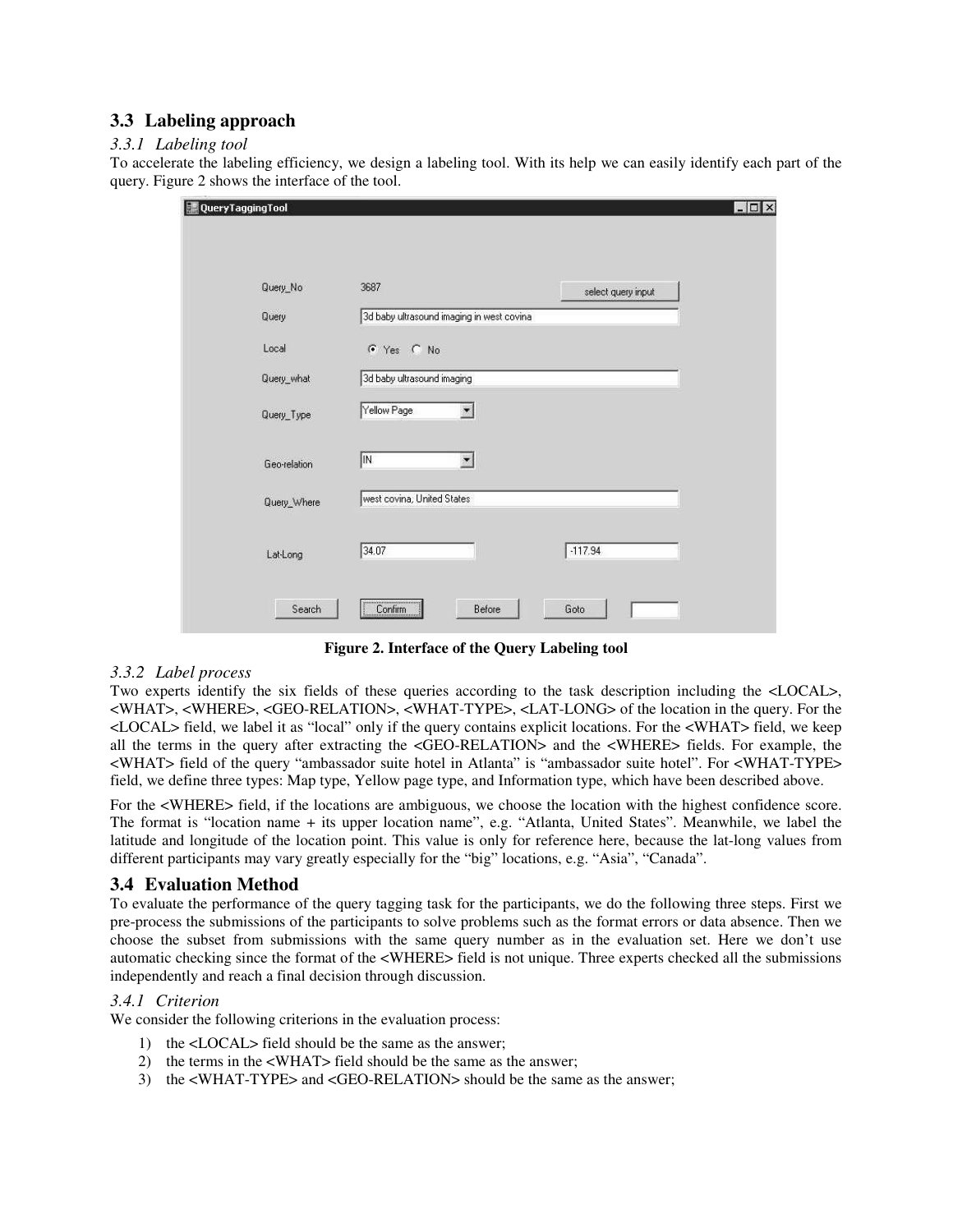- 4) the <WHERE> field should contain the locations in the original query, no matter its upper location is correct or not;
- 5) we ignore the <LAT-LONG> field in this evaluation;

If one record in the submission meets the entire above criterions, it is correct, otherwise wrong.

## *3.4.2 Metric*

We evaluate the submissions based on several evaluation metrics, including Precision, Recall, and F1-score. The participants do not know which queries will be used for evaluation. Here are the set of measures we use to evaluate results submitted by the participants:

> *Correct\_tagged\_query\_num Precision = all\_tagged\_query\_num Correct\_tagged\_query\_num Recall = all\_local\_query\_num 2\* Precision\* Recall F1- score = Precision+ Recall*

**Figure 3. Precision, Recall and F1** 

## **4. Results**

We only give the results for the local query. We can see that the Miracle team achieves the highest F1-score, 0.488, and the highest Recall too, 0.566, while the Ask team achieves the highest Precision, 0.625. Table 3 shows the results of all participants.

| Team              | Precision | Recall | F1    |
|-------------------|-----------|--------|-------|
| Ask               | 0.625     | 0.258  | 0.365 |
| C <sub>susm</sub> | 0.201     | 0.197  | 0.199 |
| Linguit           | 0.112     | 0.038  | 0.057 |
| Miracle           | 0.428     | 0.566  | 0.488 |
| Talp              | 0.222     | 0.249  | 0.235 |
| <b>X</b> ldb      | 0.096     | 0.08   | 0.088 |

**Table 3. Results of all Participants (only for the local query)**

#### **5. Discussions**

In total, six teams participated in this query tagging task. We find several problems (technical) during the evaluations.

- 1) Fail to classify the local queries. Some local queries are classified as non-local by a few teams, so the recall for the local queries drops significantly.
- 2) The <WHAT> field is not complete. Some terms in the query are missing. For example, "apartments to rent in Cyprus", the <WHAT> field should be "apartments to rent", but some participants just output "apartments". And "homer Alaska real estate", <WHAT> field should be "homer real estate", not "homer" or "real estate".
- 3) Fail to classify the <WHAT-TYPE>. Especially for the "Yellow Page" and "Information", a few of teams classify the "Yellow Page" queries as "Information". Frankly speaking, sometimes it's really hard to differentiate "Yellow Page" from "Information", because of the ambiguity. For example, "Kansas state government", if you want to know about the information about state government, it can be classified as "Information", if you want to find the location, it can be classified as "Yellow Page". Moreover, some teams don't output the <WHAT-TYPE> for the local queries. Though their extraction precision for other fields is quite high, we have no choice but to label them as wrong cases.
- 4) Fail to identify <GEO-RELATION> field correctly. Most of the teams can recognize the geo-relation "IN", but for the others, like "SOUTH\_OF", "SOUTH\_WEST\_OF", "NORTH\_WEST\_OF", few teams can identify them correctly. For example, "bank west of nevada", the <GEO-RELATION> should be "WEST-OF".